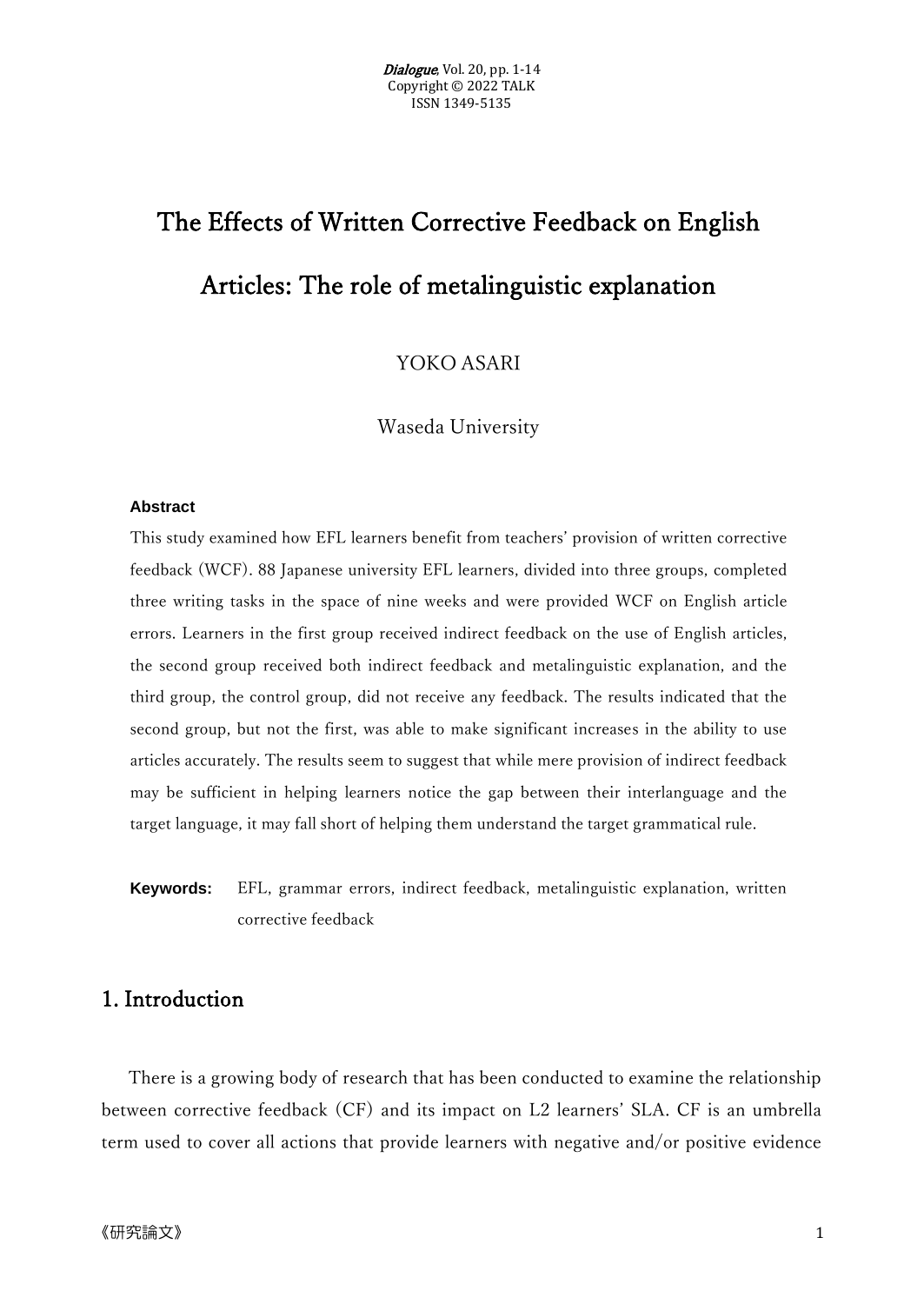#### YOKO ASARI

and thus indicate explicitly or implicitly that their production is erroneous. In the past, many of the studies focusing on the efficacy of CF tended to center around oral corrective feedback (OCF) (e.g., Ammar & Spada, 2006; Egi, 2007; Ellis & Sheen, 2006; Han, 2002; Li, 2014; Lyster & Ranta, 1997; Mackey et al., 2010) rather than written corrective feedback (WCF). However, it has been reported that many foreign language (FL) teachers believe WCF to be important (e.g., Ferris, 1999, 2003, 2014; Saito, 1994), and in fact devote a significant amount of time inside and outside the classroom to providing it for their learners (e.g., Santa, 2006). Therefore, it is worthwhile to build on the body of research that investigates how WCF contributes to learners' L2 development, and more importantly, find out how best to provide it so that its efficacy can be maximized.

#### Written Corrective Feedback

WCF is "a written response to a linguistic error that has been made in the writing of a text by an L2 learner" (Bitchener & Storch, 2016, p.1). Broadly speaking, written errors can be treated through direct or indirect feedback. Direct feedback is a method in which teachers simply provide learners with the correct form. This can be achieved in the following ways: "crossing out an unnecessary word, phrase or morpheme, inserting a missing word or morpheme, and writing the correct form above or near the erroneous form" (Ellis, 2009, p. 99). An example of direct feedback is provided below (Figure 1).

> Figure1. Example of Direct Feedback There is three dogs running in the garden.

On the other hand, indirect feedback is a method whereby teachers indicate that learners have made an error and they give that indication without providing the correct form. Errors can be indicated in the following ways: "underlining the errors, using cursors to show omissions in the student's text or by placing a cross 'X' in the margin next to the line containing the error" (Ellis, ibid, p. 100). An example of indirect feedback is provided below (Figure 2).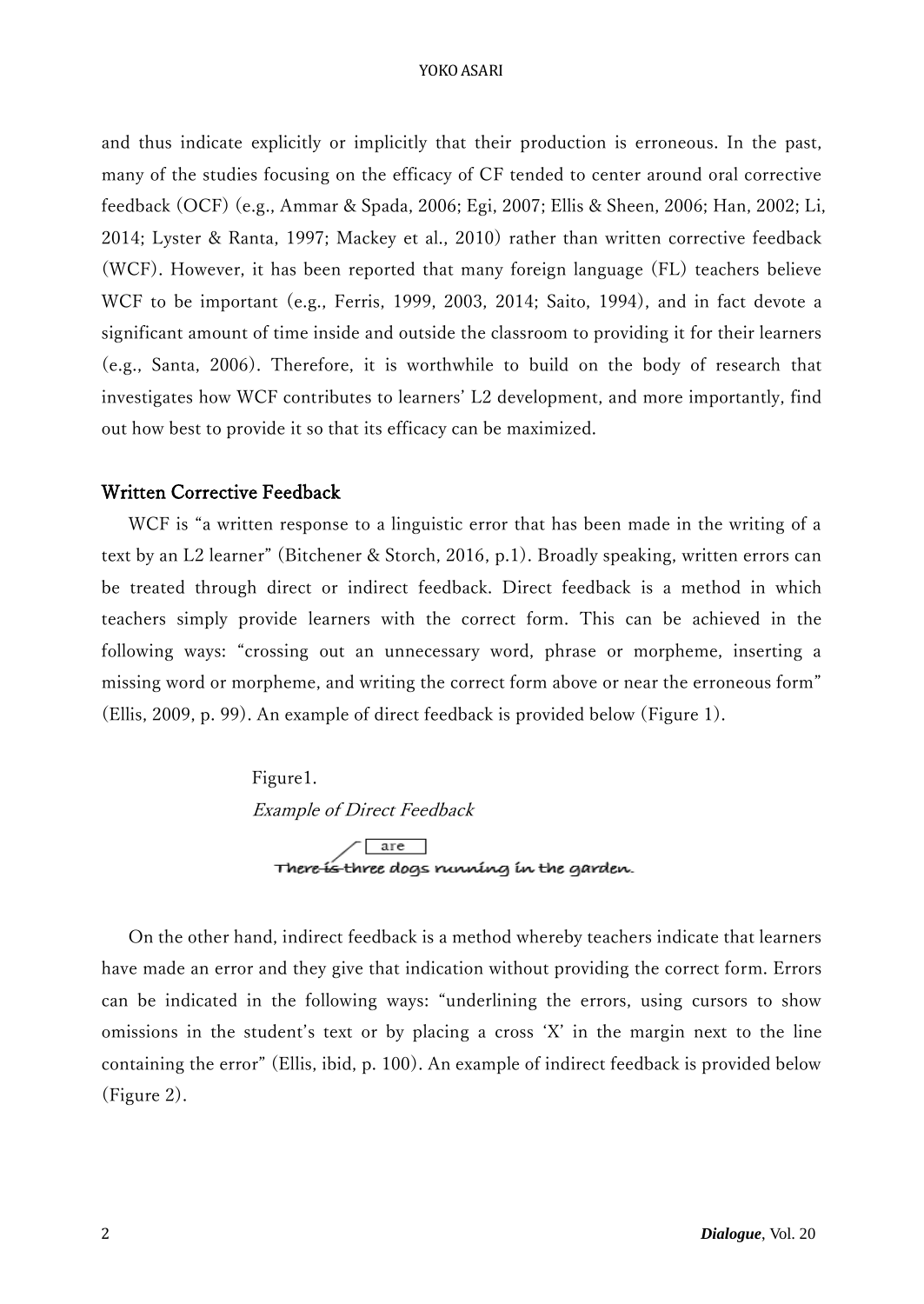Figure 2. Example of Indirect Feedback There is three dogs nunning in the garden

With different ways to tackle learners' written errors, many WCF studies have been conducted to answer the following questions: 1) Does WCF facilitate L2 development, and if so, how? And 2) Which type of WCF is more beneficial and why?

## The Benefits of WCF

There is a general consensus that CF, both in written and oral form, brings about a positive impact on learners' L2 development (e.g., Bitchener, 2008; Ellis et al., 2008; Goo & Mackey, 2013; Sheen, 2007; Shintani & Ellis, 2013). As L2 learners are constantly testing hypotheses about the target language (TL) (e.g., Swain, 1995), CF gives them an opportunity to find out if the hypotheses they have formulated are correct or not. And in cases in which learners' hypotheses are incorrect, the negative evidence in the CF, i.e. information for learners about what is not possible in the TL, helps draw learners' attention to the problematic aspects of their interlanguages (IL) (e.g., Long, 1996). Furthermore, in cases in which CF includes positive evidence, i.e. a model of the target structure, the juxtaposition of learners' IL form and the correct TL form can also help direct their attention to the discrepancy between the two forms. This type of noticing is referred to as "noticing the gap" (Schmidt, 2010) and is considered to be a crucial ingredient for L2 development (e.g., Schmidt, 1990, 1993). Finally, CF encourages learners to reformulate their error(s). When learners engage in the process of reformulating their error(s) in response to CF, it can encourage them to produce pushed output (Swain, 1985) and promote automatization (e.g., Mackey, 1999, 2012; McDonough, 2005), both of which are known to facilitate L2 development.

While the abovementioned benefits are enjoyed by learners receiving both WCF and OCF, there is one apparent difference between the two types of CF. While OCF is unrecorded feedback provided orally and on a single occasion and cannot be later referred back to by the learner, WCF, on the other hand, allows learners to refer to the CF any number of times. This means that learners have additional time to draw on their stored L2 knowledge and consider it in relation to the information provided in the WCF before testing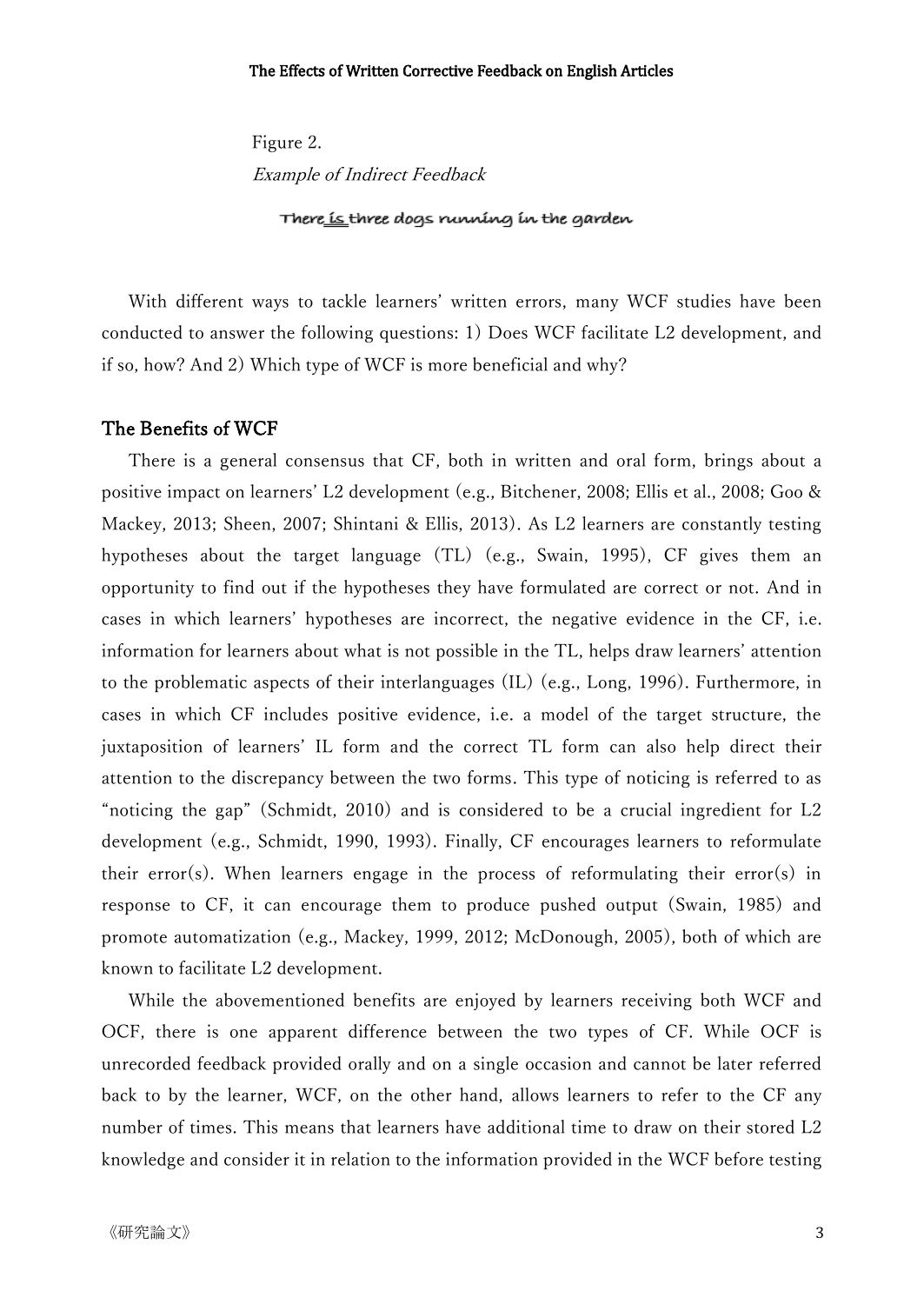out the correct L2 form to use (Bitchener & Storch, 2016). In this way, learners are able to make use of the positive and negative evidence in WCF efficiently.

## Direct Feedback vs Indirect Feedback

In terms of whether one type of WCF is superior to another, arguments have been advanced for both direct feedback and indirect feedback. Those supporting indirect feedback claim that this type of feedback is theoretically more useful because it allows learners to engage in "guided learning and problem-solving" (Lalande, 1982, p. 140). This process of figuring out how best to reformulate the error(s) on their own is thought to foster long-term acquisition and written accuracy because of the increased learner engagement and attentions to forms. The flip side to indirect feedback, however, is that this approach to error correction is not effective when dealing with language structures which learners have not yet learned. Learners may fail to understand the intent of the correction and will not know how best to reformulate the error(s) on their own. For this reason, empirical studies have generally pointed to a clear advantage of direct feedback over indirect feedback (e.g., van Beuningen et al, 2008; van Beuningen et al., 2012; Bitchener & Knock, 2008). With regard to direct feedback, not only is the intent of the correction clear, it can provide learners with information to help them resolve more complex errors (Bitchener & Storch, 2016).

#### WCF with Metalinguistic Explanation

Recently, studies have been conducted to investigate whether the efficacy of WCF can be maximized if it is accompanied by metalinguistic explanation (e.g., Bitchener, 2008; Bitchener & Knoch, 2008; Bitchener et al., 2005; Sheen, 2007; Shintani and Ellis, 2013; Stefanou, 2014). Metalinguistic explanation is the provision of explicit explanation of the nature of the learners' errors. An example of direct feedback provided with written metalinguistic explanation can be found below (Figure 3).

> Figure 3. Example of Direct Feedback with Metalinguistic Explanationare: SV agreement. Use the plural form. There is three dogs running in the garden.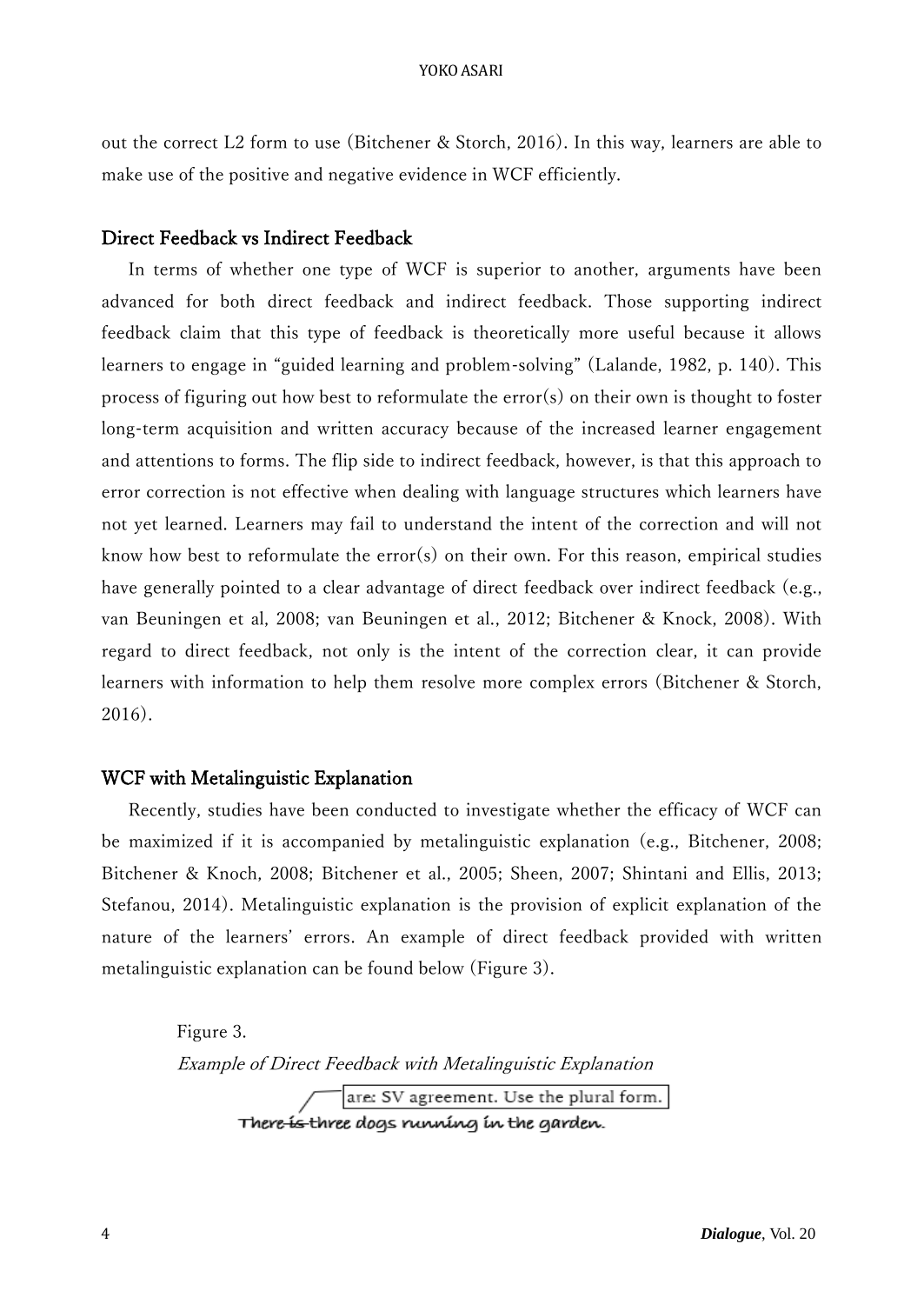#### The Effects of Written Corrective Feedback on English Articles

Sheen (2007) conducted a study which sought to examine how direct feedback accompanied by metalinguistic explanation can facilitate learners' acquisition of English articles. In her study, learners  $(N = 91)$  were assigned to the following three groups: the first group received direct feedback  $(n = 31)$ ; the second group received direct metalinguistic correction (i.e., written direct feedback and written metalinguistic explanation)  $(n = 32)$ ; the third group (i.e., the control group) received comments on content but no feedback on erroneous target structure ( $n = 28$ ). The results revealed that the two experimental groups outperformed the control group. Furthermore, it was found that the learners who received metalinguistic explanation with direct feedback performed better than the learners who only received direct feedback on both the immediate and the delayed post-test.

A study conducted by Bitchener et al. (2005) also suggests that there may be an advantage if direct feedback is accompanied by metalinguistic explanation. Their study is different from Sheen's (ibid) in that metalinguistic explanation was provided orally in the form of an individual conference. The study was designed so that 53 adult migrant students were assigned into one of the following three groups. 19 learners received direct feedback and a 5-minute student-researcher conference on the targeted features (i.e., prepositions, the past simple tense, and the definite article); 17 learners received direct feedback only; 17 learners received no feedback on the targeted features. The conference sessions were provided orally and they allowed learners the opportunity to ask questions to the researchers about their errors and the corrections they had received as well as the chance to receive additional explanation and examples directly from the researcher. The results revealed that learners who received oral metalinguistic explanation along with direct feedback outperformed the other two groups in two out of the three targeted features (i.e., the past simple tense and the definite article). With these results, they concluded that metalinguistic explanation may be a crucial factor in facilitating increased accuracy of some English grammatical forms.

While there are studies that examine the effect of direct feedback provided with some type of metalinguistic explanation, those that examine the efficacy of indirect feedback combined with metalinguistic explanation are yet to be explored. For example, where teachers provide metalinguistic explanation as a means to help students correct their own mistakes rather than giving them correct form directly. If this combination can be proven to be beneficial for L2 learners, it will be of interest for FL teachers who prefer to, or generally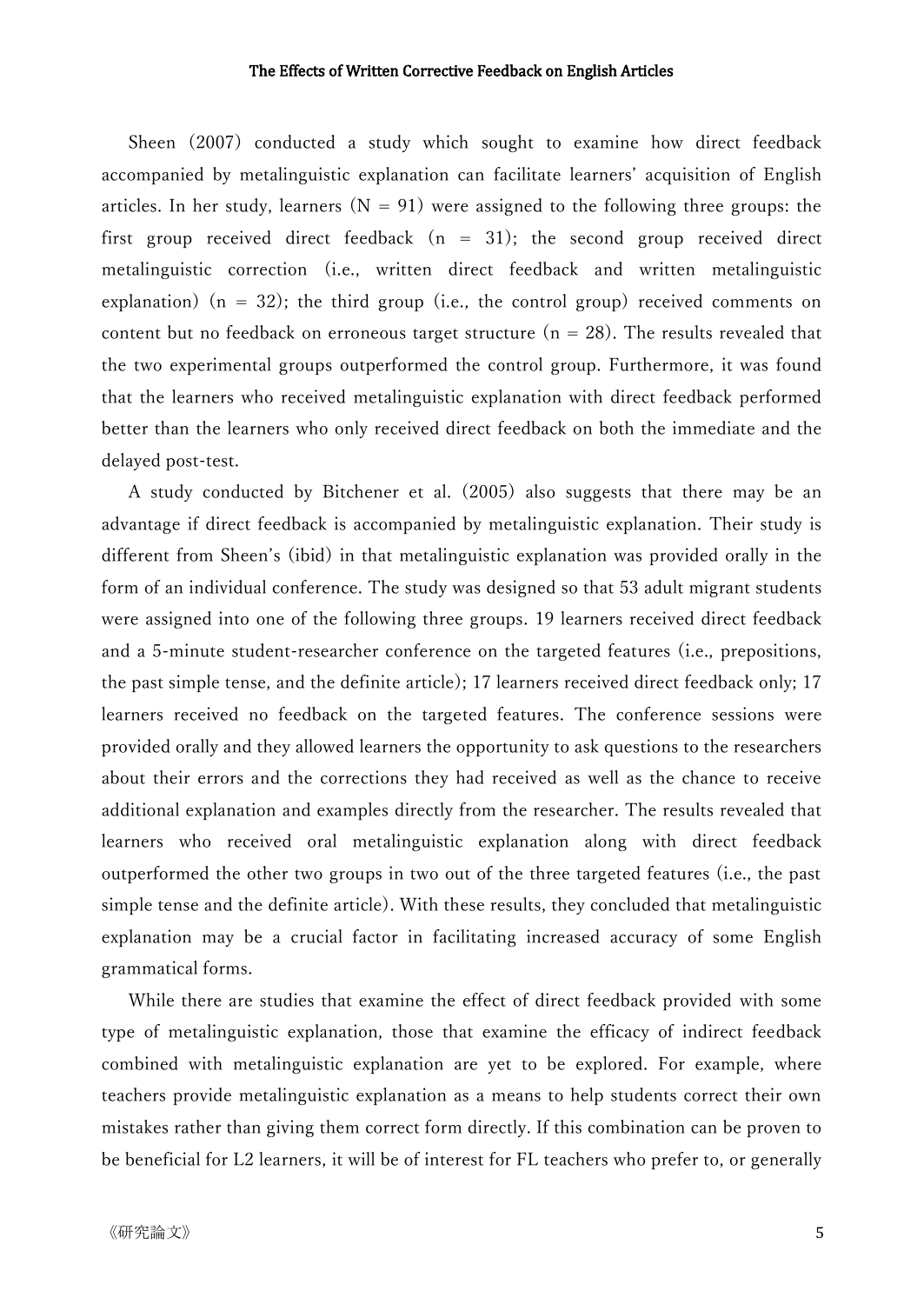provide indirect feedback to learners.

# 2. Research Questions

The present study was conducted to answer the following questions:

- (1) Can learners gain accuracy in the use of English articles by receiving (a) indirect feedback and/or (b) indirect feedback combined with metalinguistic explanation?
- (2) Do (a) learners receiving indirect feedback combined with metalinguistic explanation gain greater accuracy in the use of English articles than (b) those receiving indirect feedback only?

## 3. Method

#### 3.1 Participants

 The participants of the present study were 88 Japanese university EFL learners. They were assigned to one of the following three groups: a group which would not receive written feedback (Control Group,  $n = 29$ ), a group which would receive indirect feedback (Experimental Group 1,  $n = 29$ ), and a group which would receive indirect feedback with metalinguistic explanation (Experimental Group 2,  $n = 30$ ). The researcher was the sole provider of CF.

### 3.2 Target Grammatical Structure

The target grammatical structure for which the learners received WCF were English articles. Specifically, two semantic categories of English articles—referential article "a" (e.g., I saw a strange man standing in front of my house.) and the referential definite article "the" (e.g., Can you pass me the pen?)—were chosen for this study. The accurate use of English articles can be difficult for EFL learners because the choice of "the" or "a" or "Ø" is ambiguous and can only be disambiguated in context. For this reason, English articles was chosen as an appropriate target grammatical structure.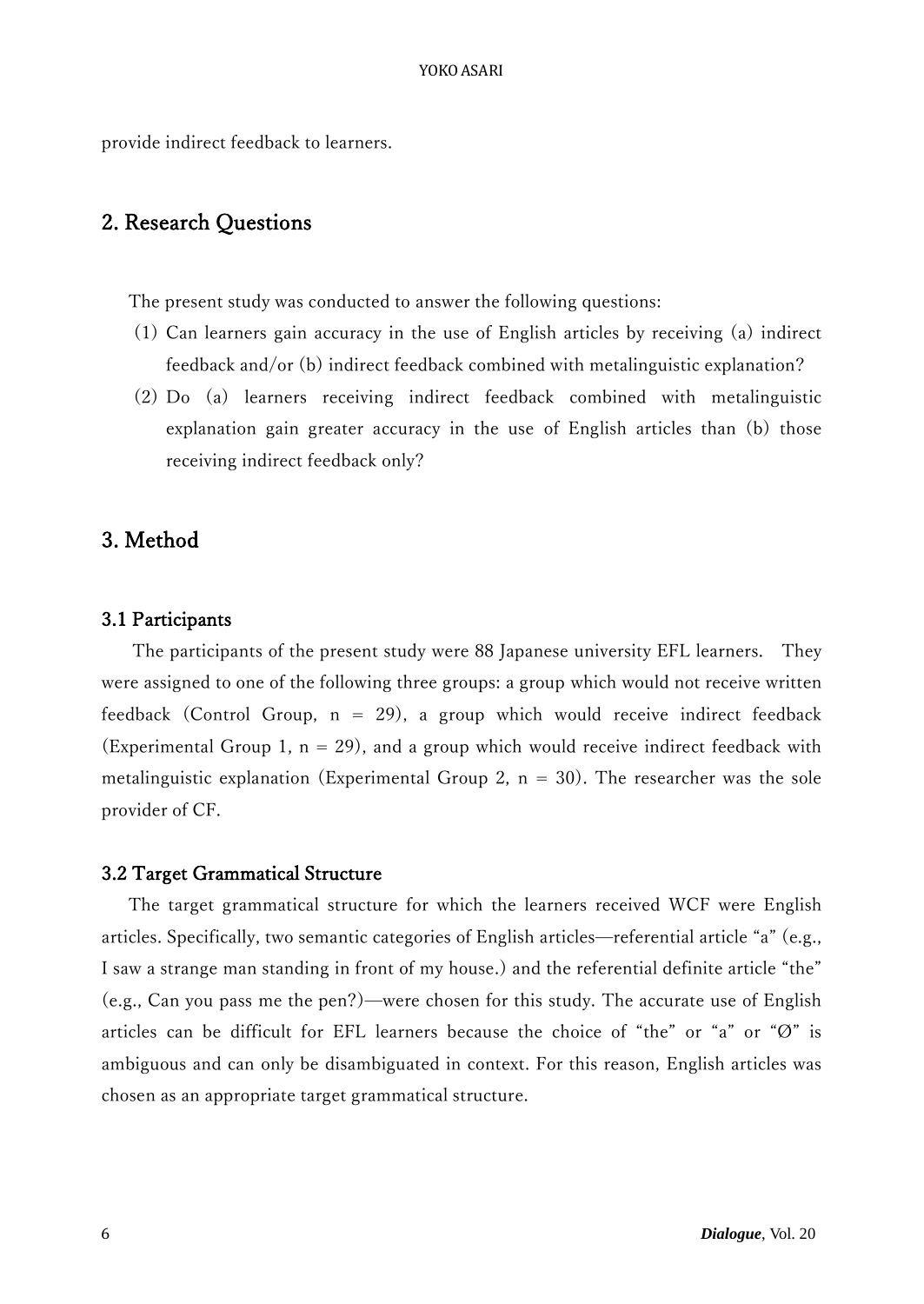## 3.3 Procedures

The procedures were as follows (see also Table 1):

In the first week, the learners in all of the groups took a pre-test. They listened to the story, *Three Little Pigs* in English. They were not allowed to take notes while they listened. They were then asked to rewrite the story in 20 sentences.

During weeks 2-10, the learners in all of the groups underwent three writing assignments. Similar to the pre-test, they were asked to listen to and rewrite three fables: The Hare and the Tortoise, Jack and the Beanstalk, and The Woodcutter and the Axe. Then the learners in the first and second experimental groups received indirect feedback on indefinite and definite articles in their texts (Figure 4). The learners in the control group did not receive CF on the target grammatical structure.

> Figure 4 Indirect Feedback Provided in This Study A tortoise won a race.

The learners in the second experimental group also received oral metalinguistic explanation in addition to form focused indirect feedback. In this study, the oral metalinguistic explanation was provided in the form of class conference rather than individual conference; in other words, they received a short oral lecture (approximately 10 minutes) on the use of the definite and indefinite articles in Weeks 3, 6, and 9. For example, learners were reminded how "a" is used when referring to something for the first time, while "the" is used to refer to something that has already been mentioned."

On the 11th week, the learners took a post-test. To avoid the practice effect, they were instructed to summarize a different story: Goldilocks and the Three Bears.

#### Table 1

|  |  |  |  | Schedule for the Three Groups |
|--|--|--|--|-------------------------------|
|--|--|--|--|-------------------------------|

|        | Control Group | Experimental Group 1 | <b>Experimental Group 2</b> |
|--------|---------------|----------------------|-----------------------------|
| Week 1 |               | Pre-test             |                             |
| Week 2 |               | Writing assignment 1 |                             |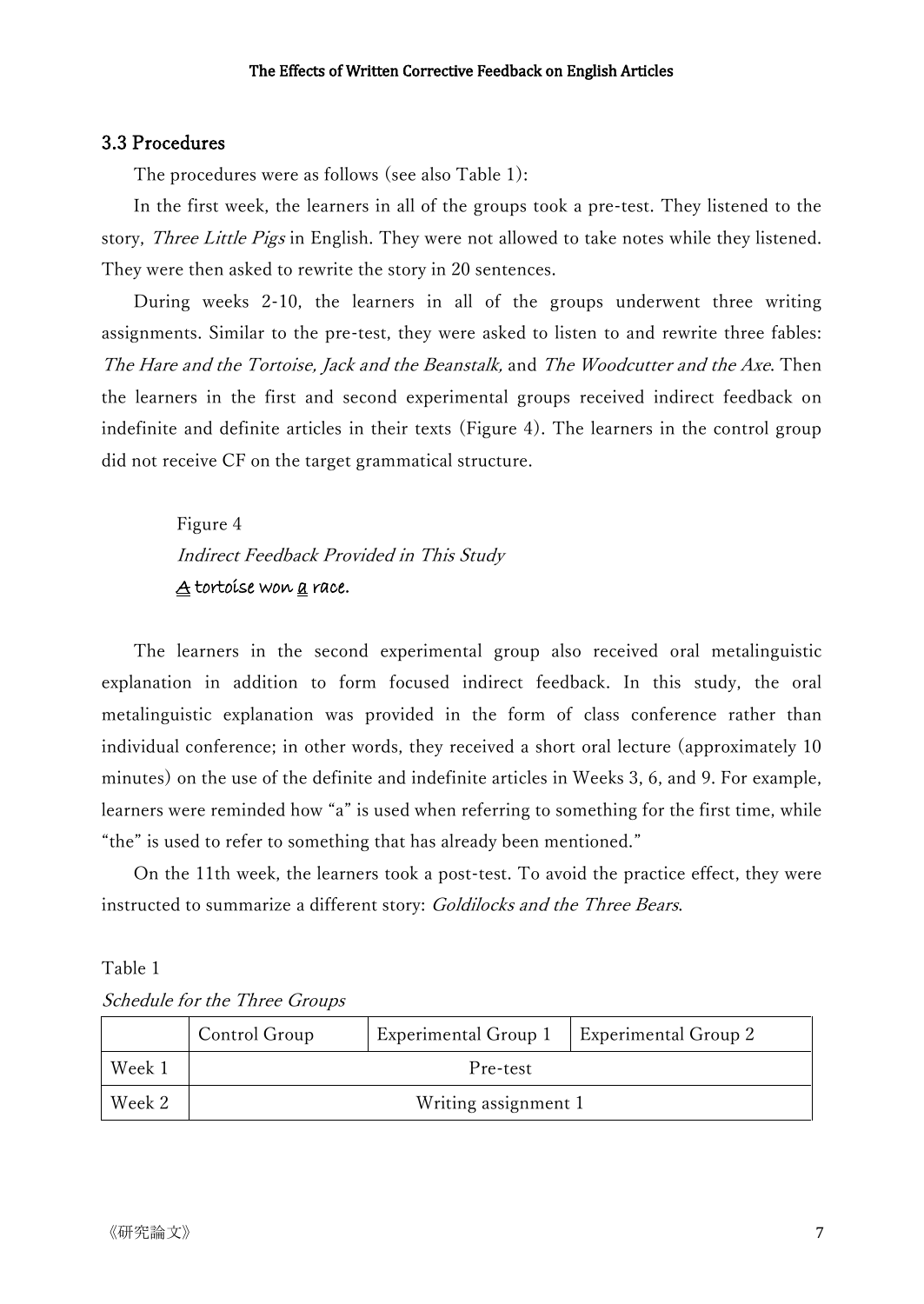| Week 3  | Comments on<br>content                    | Indirect feedback                         | Indirect feedback plus<br>metalinguistic explanation |  |
|---------|-------------------------------------------|-------------------------------------------|------------------------------------------------------|--|
| Week 4  |                                           | Revise and re-submit writing assignment 1 |                                                      |  |
| Week 5  | Writing assignment 2                      |                                           |                                                      |  |
| Week 6  | Comments on<br>content                    | Indirect feedback                         | Indirect feedback plus<br>metalinguistic explanation |  |
| Week 7  | Revise and re-submit writing assignment 2 |                                           |                                                      |  |
| Week 8  | Writing assignment 3                      |                                           |                                                      |  |
| Week 9  | Comments on<br>content                    | Indirect feedback                         | Indirect feedback plus<br>metalinguistic explanation |  |
| Week 10 | Revise and re-submit writing assignment 3 |                                           |                                                      |  |
| Week 11 |                                           | Post-test                                 |                                                      |  |

# 3.4 Scoring

Accuracy was calculated using Pica's (1994) formula:

Number of the target structure forms supplied correctly

 $\overline{\text{X}}$  100

Number of obligatory contexts + Number of overused forms

# 4. Results

Table 2 presents the descriptive statistics from the pre- and post-tests.

## Table 2

|          |               |      |           |     | 95% CI |      |
|----------|---------------|------|-----------|-----|--------|------|
|          |               | М    | <i>SD</i> | SE  | LL     | UL   |
| Pre-test | Control       | 51.9 | 18.3      | 3.9 | 44.1   | 59.6 |
|          | Indirect only | 56.3 | 23.6      | 3.9 | 48.6   | 64.1 |

Descriptive Statistics of the Test Scores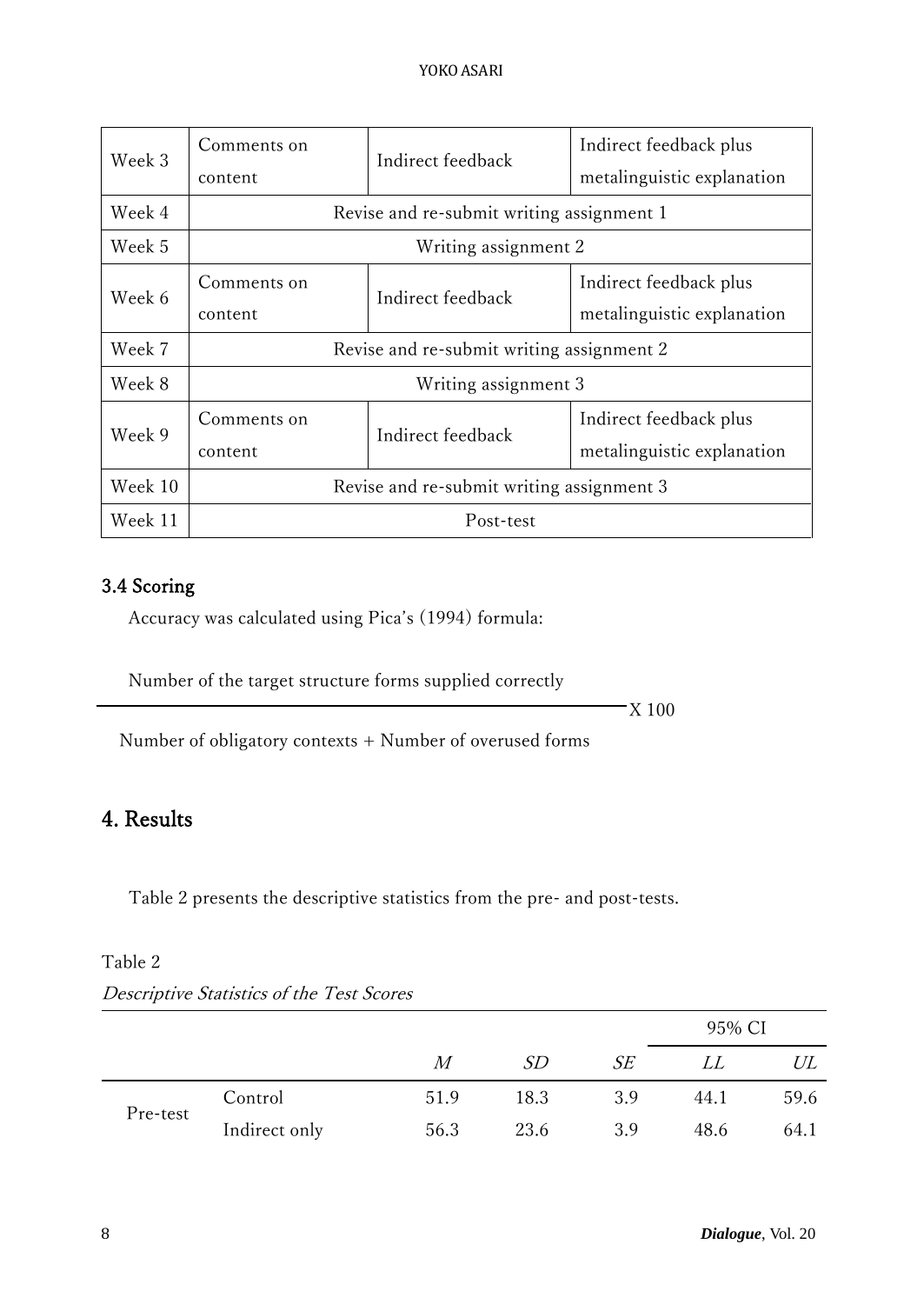#### The Effects of Written Corrective Feedback on English Articles

|           | Indirect + meta   | 52.5 | 20.8 | 3.8 | 44.9 | 60.1 |
|-----------|-------------------|------|------|-----|------|------|
| Post-test | Control           | 47.6 | 27.8 | 4.4 | 38.9 | 56.2 |
|           | Indirect only     | 61.9 | 23.1 | 4.4 | 53.2 | 70.6 |
|           | $Indirect + meta$ | 67.6 | 18.9 | 4.3 | 59.1 | 76.1 |

To answer the first research question, a two-way ANOVA test was performed with total scores as a dependent variable, with "tests" (pre-test and post-test) and "CF treatment" (three levels) as independent variables. The test revealed that there was a statistically significant interaction between CF treatment and tests,  $(F(2, 85) = 3.289, p = 0.042, \eta_p^2 =$ 0.072). The results of the post-hoc test showed that the scores achieved by learners in the indirect feedback plus metalinguistic explanation group made significant gains from the point of the pre-test to the post-test  $(F(1, 29) = 9.130, p = 0.005, \eta_p^2 = .239)$ . On the other hand, neither the other experimental group's increase in score nor the control group's decrease in score were significant ( $p = 0.336$  and  $p = 0.432$  respectively). As for the research question concerning differential effects among groups, a between-subjects analysis revealed a statistically significant difference  $(F(2, 85) = 3.348, p = 0.040, \eta_p^2 = 0.073)$ . The results of pairwise comparison showed that there was a significant difference between the control group and the group which received indirect feedback and metalinguistic explanation ( $p = 0.004$ ). However, neither the difference between the scores of the control group and the group which received indirect feedback ( $p = 0.058$ ) nor that of two experimental groups were significant ( $p = 0.623$ ).

To summarize, the results of the statistical analysis revealed that the learners who received indirect feedback with metalinguistic explanation were able to make significant improvement in their use of articles, and furthermore, outperform the learners in the other two groups.

## 4. Discussion

The result of the present study corroborates those of Bitchener et al. (2005) and Sheen (2007) in that metalinguistic explanation accompanying a WCF is beneficial in improving grammatical accuracy.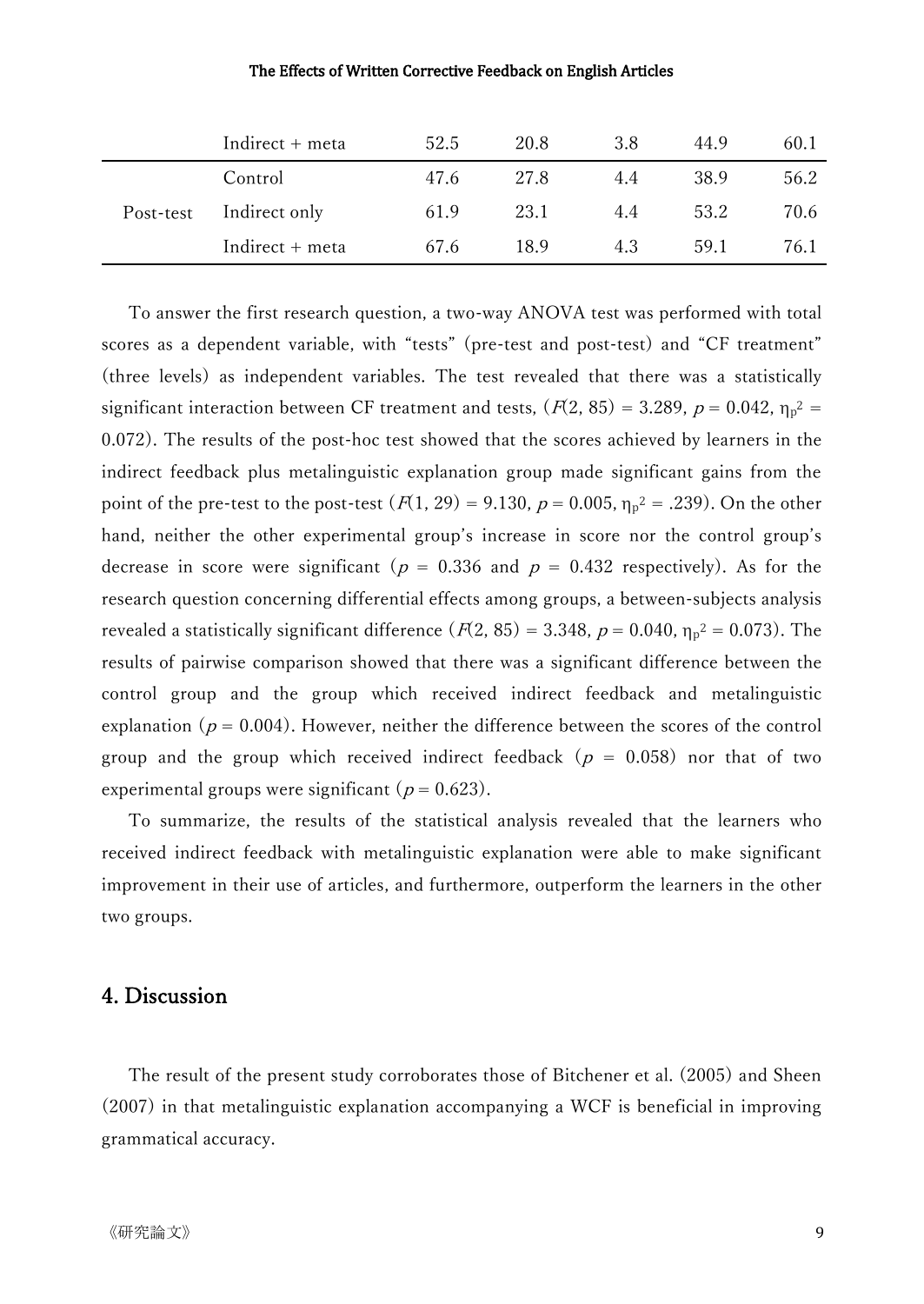#### YOKO ASARI

Japanese EFL learners struggle with the understanding of when and how to use English articles. This is because (1) there is no article system in Japanese and (2) articles lack saliency (Muranoi, 2000). The result of the present study shows that explicit metalinguistic explanation may help Japanese learners comprehend more clearly and fully about how errors with English articles occur and can be corrected. More specifically, it may have been the case that the two experimental groups underwent different levels of noticing. That is to say, learners receiving indirect feedback with metalinguistic explanation may have experienced "noticing with understanding" while those receiving merely indirect feedback experienced noticing without understanding (Schmidt, 2010). While the latter is limited to the conscious registering of specific language forms, the former requires a higher level of awareness that fosters generalizations across instances. In other words, to truly benefit longer term from the corrective feedback, learners must be able to understand  $why$  there is a discrepancy between the language they have produced as well as how it should be corrected.

# 5. Limitations and Pedagogical Implications

This study is not without limitations. First, the target structures in this study focused only on English definite and indefinite articles, so further study is necessary to investigate the role of feedback targeting a variety of linguistic forms. This is especially so when considering how the effect of WCF may differ in relation to error types (e.g., Bitchener et al., 2005, Ferris, 1995). Second, only one post-test and three writing tasks were completed in this study. Further research is, therefore, required to explore the effects of feedback over longer periods of time to see the enduring effect of CF.

The result of the present study, nevertheless, provides valuable pedagogical implications. When providing WCF it may be desirable to provide learners with metalinguistic explanation if the goal is to develop grammatical accuracy. There is however, the issue of practical limitations with giving metalinguistic feedback. For example, giving metalinguistic feedback can involve detailed, and sometimes technical explanations that may require more time and care than directly correcting an erroneous text, or simply indicating the presence of an error through indirect feedback. This problem can be ameliorated, however, by providing metalinguistic explanation to the whole class by focusing on the most common errors made by the students in the class. Hence, WCF can be provided efficiently by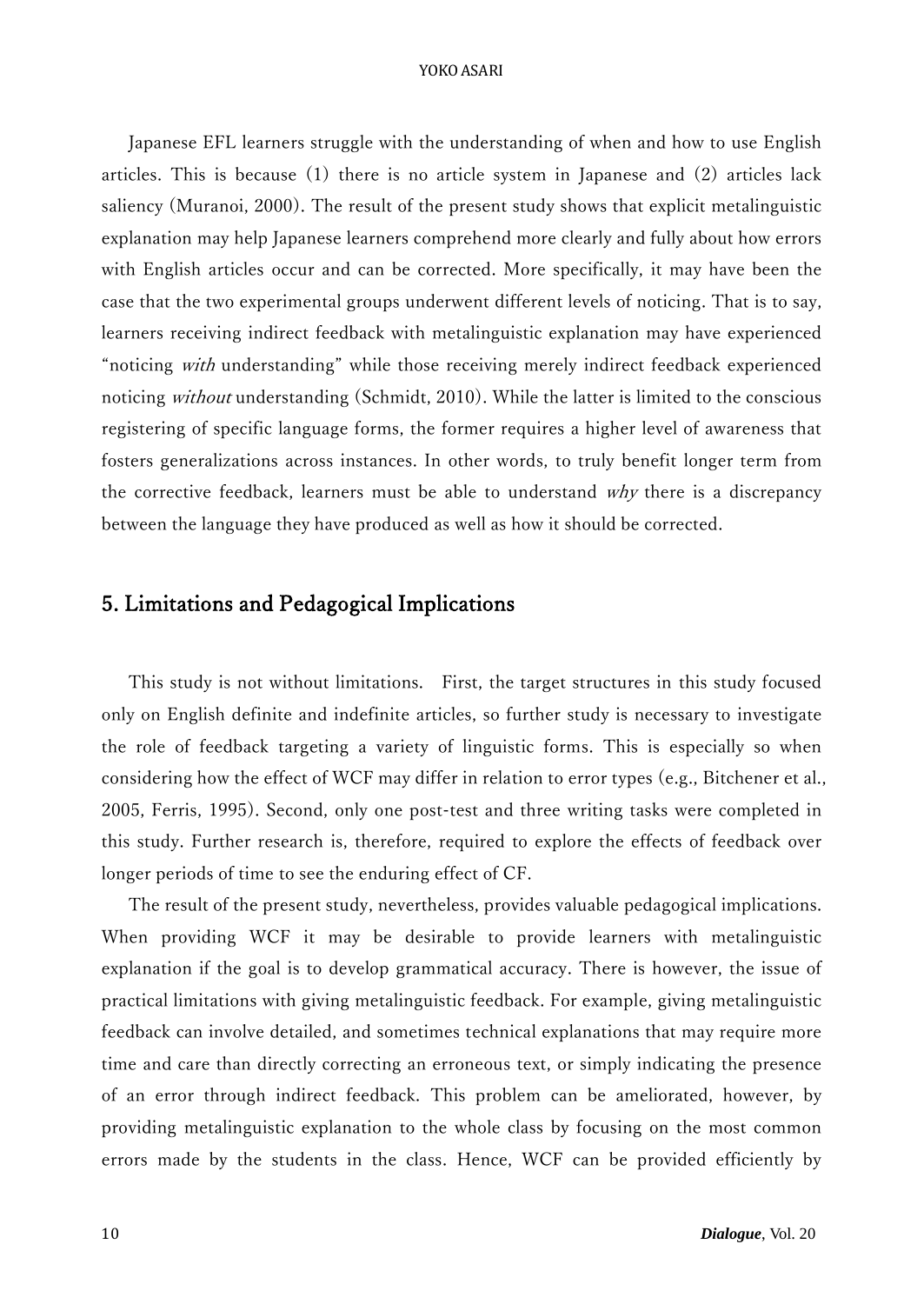following the three steps. (1) Provide indirect feedback on frequently committed error(s) by the learners. (2) Return the learners' assignment with indirect feedback then provide oral metalinguistic explanation on the focused item in the form of a whole-class lecture. (3) Ask learners to revise their errors. The above three steps may help language teachers deal with students' written errors efficiently and effectively.

# References

- Ammar, A., & Spada, N. (2006). One size fits all? Recasts, prompts and L2 learning. Studies in Second Language Acquisition, <sup>28</sup>, 543–574. DOI[:10.1017/S0272263106060268](http://dx.doi.org/10.1017/S0272263106060268)
- Bitchener, J. (2008). Evidence in support of written corrective feedback. Journal of Second Language Writing, 17, 102–118. <https://doi.org/10.1016/j.jslw.2007.11.004>
- Bitchener, J., & Knock, U. (2008). The value of written corrective feedback for migrant and international students. Language Teaching Research, 12(3). 409-431. DOI:10.1177/1362168808089924
- Bitchener, J., & Storch, N. (2016). Written corrective feedback for L2 development. Bristol, Buffalo: Multilingual Matters.
- Bitchener, J., Young, S., & Cameron, D. (2005). The effect of different types of corrective feedback on ESL student writing. Journal of Second Language Writing, 9, 227–258.
- Egi, T. (2007). Interpreting recasts as linguistic evidence: The roles of linguistic target, length, and degree of change. *Studies in Second Language Acquisition*, 29(4), 511–537. DOI[:10.1017/S0272263107070416](http://dx.doi.org/10.1017/S0272263107070416)
- Ellis, R. (2009). A typology of written corrective feedback types. ELT Journal, 63, 97–107. DOI: 10.1093/ELT/CCN023
- Ellis, R., & He, X. (1999). The roles of modified input and output in incidental acquisition of word meanings. Studies in Second Language Acquisition, 21, 285-301. DOI:10.1017/S0272263199002077
- Ellis, R., & Sheen, Y. (2006). Re-examining the role of recasts in L2 acquisition. *Studies in* Second Language Acquisition, <sup>28</sup>, 575–600. DOI[:10.1017/S027226310606027X](http://dx.doi.org/10.1017/S027226310606027X)
- Ellis, R., Sheen, Y., Murakami, M., & Takashima, H. (2008). The effects of focused and unfocused written corrective feedback in an English as a foreign language context. System, 36, 353–371. DOI[:10.1016/j.system.2008.02.001](http://dx.doi.org/10.1016/j.system.2008.02.001)
- Ferris, D. R. (1995). Can advanced ESL students be taught to correct their most serious and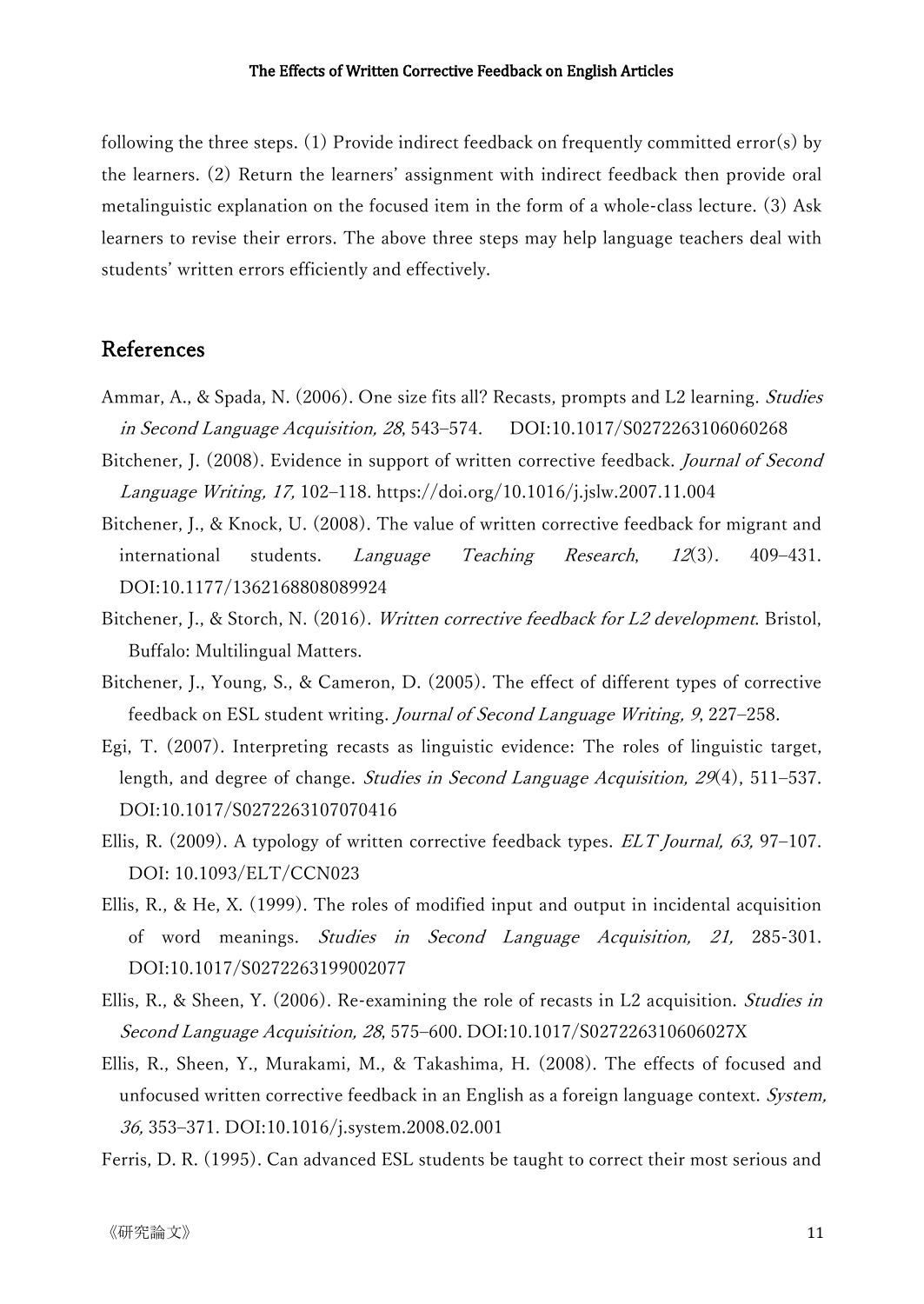frequent errors? CATESOL Journal, 8(1), 41–62. DOI:10.1017/S0272263109990490

- Ferris, D. R. (1999). The case for grammar correction in L2 writing classes: A response to Truscott 1996. Journal of Second Language Writing, 8, 1–10. [https://doi.org/10.1016/S1060-3743\(99\)80110-6](https://doi.org/10.1016/S1060-3743(99)80110-6)
- Ferris, D. R. (2003). Response to student writing: Research implications for second language students. Lawrence Erlbaum.
- Ferris, D. R. (2014). Responding to student writing: Teachers' philosophies and practices. Assessing Writing, 19(1), 19–44. <https://doi.org/10.1016/j.asw.2013.09.004>
- Goo, J. M., & Mackey, A. (2013). The case against the case against recasts. *Studies in* Second Language Acquisition, 35(1), 127–165. DOI:10.1017/S0272263112000708
- Han, Z. (2002). A study of the impact of recasts on tense consistency in L2 output. TESOL Quarterly, 36, 543–572. <https://doi.org/10.2307/3588240>
- Lalande, J. F. (1982). Reducing composition errors: An experiment. Modern Language Journal, 66, 140–149. <https://doi.org/10.1111/j.1540-4781.1982.tb06973.x>
- Li, S. (2014). Oral corrective feedback. ELT Journal, 68, 196-198. <https://doi.org/10.1093/elt/cct076>
- Lyster, R., & Ranta, L. (1997). Corrective feedback and learner uptake: negotiation of form in communicative classrooms. Studies in Second Language Acquisition, <sup>20</sup>, 37–66. DOI:10.1017/S0272263197001034
- Mackey, A. (1999). Input, interaction and second language development. Studies in Second Language Acquisition, 21, 557–587. DOI:10.1017/S0272263199004027
- Mackey, A. (2012). Input, interaction, and corrective feedback in L2 learning. Oxford: Oxford University Press.
- Mackey, A., Adams, R., Strafford, C., & Winke, P. (2010). Exploring the relationship between modified output and working memory capacity. Language Learning, 60, 501–533. <https://doi.org/10.1111/j.1467-9922.2010.00565.x>
- McDonough, K. (2005). Identifying the impact of negative feedback and learners'' response on ESL question development. Studies in Second Language Acquisition, 27, 79–103. DOI:10.1017/S0272263105050047
- Muranoi, H. (2000). Focus on for through interaction enhancement: Integrating formal instruction into a communicative task in EFL classrooms. Language Learning, 50, 617–673. <https://doi.org/10.1111/0023-8333.00142>
- Pica, T. (1994). Research on negotiation: What does it reveal about second-language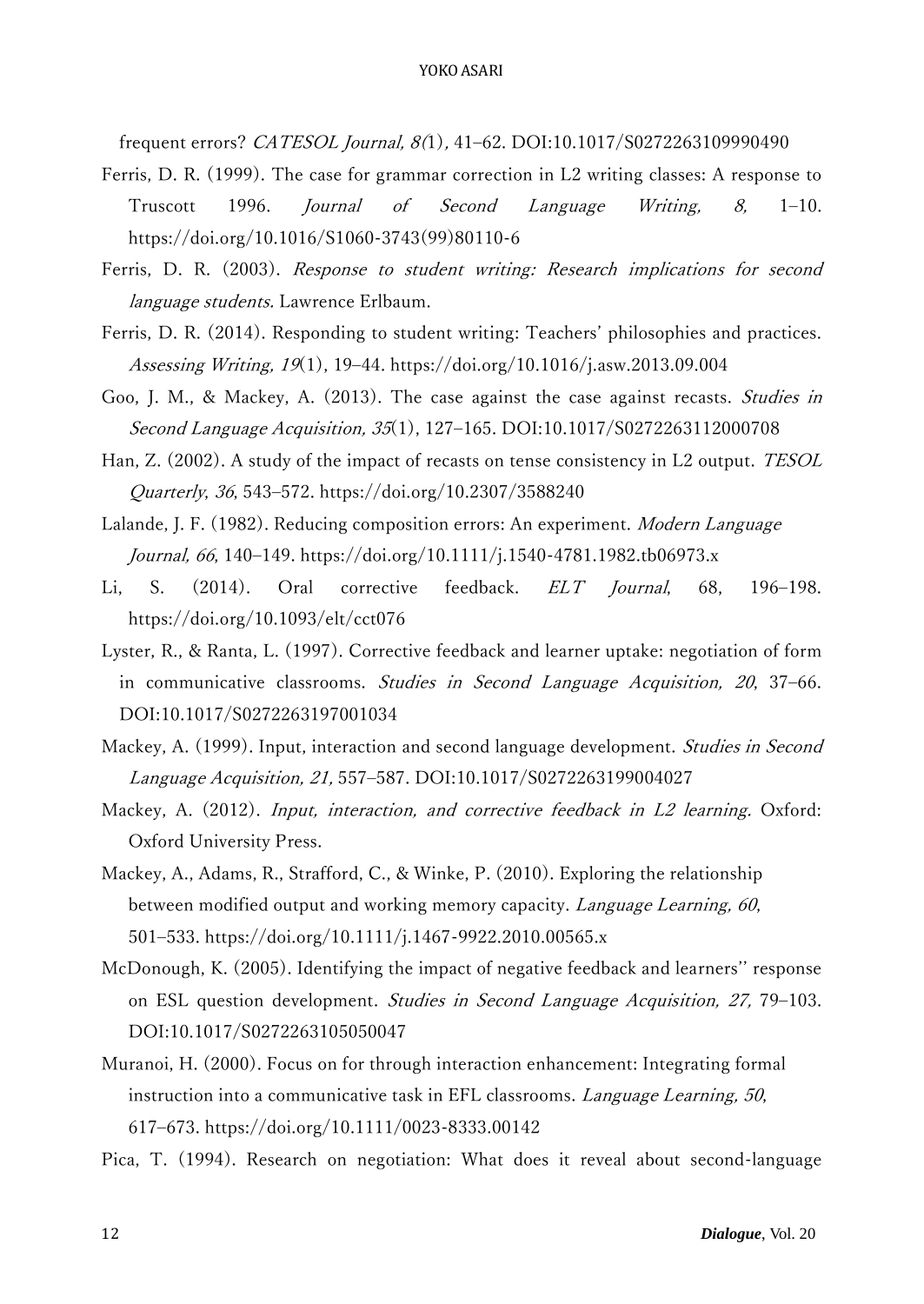learning conditions, processes, and outcomes? Language Learning, 44, 493–527. <https://doi.org/10.1111/j.1467-1770.1994.tb01115.x>

- Saito, H. (1994). Teachers' practices and students' preferences for feedback on second language writing: A case study of adult ESL learners. TESL Canada Journal,  $11(2)$ , 46–70. DOI:10.18806/TESL.V11I2.633
- Santa, T. (2006). Dead letters: Error in composition, 1873-2004. Cresskill, NJ: Hampton Press.
- Schmidt, R. (1990). The role of consciousness in second language learning. Applied Linguistics, 11, 129–158. <https://doi.org/10.1093/applin/11.2.129>
- Schmidt, R. (1993). Awareness and second language acquisition. *Annual Review of Applied* Linguistics, 13, 206–226. DOI:10.1017/S0267190500002476
- Schmidt, R. (2010). [Attention, awareness, and individual differences in language](http://nflrc.hawaii.edu/PDFs/SCHMIDT%20Attention,%20awareness,%20and%20individual%20differences.pdf) learning. In W. M. Chan, S. Chi, K. N. Cin, J. Istanto, M. Nagami, J. W. Sew, T. Suthiwan, & I. Walker, Proceedings of CLaSIC 2010 (pp. 721-737). Singapore: National University of Singapore, Centre for Language Studies.
- Sheen, Y. (2007). The effect of focused written feedback and language aptitude on ESL learners' acquisition of articles. TESOL Quarterly, 41, 255–283. <https://doi.org/10.2307/40264353>
- Shintani, N., & Ellis, R. (2013). The comparative effect of direct written corrective feedback and metalinguistic explanation on learners' explicit and implicit knowledge of the English indefinite article. Journal of Second Language Writing, 22(3), 286–306. https://doi.org/10.1016/j.jslw.2013.03.011
- Stefanou, C. (2014). L2 article use for generic and specific plural reference: The role of written CF, learner factor and awareness. Unpublished doctoral thesis, Lancaster University, UK.
- Swain, M. (1985). Communicative competence: Some roles of comprehensible input and comprehensible output in its development. In S. Gass & C. Madden (Eds.), Input in second language acquisition (pp. 235–253). Rowley, MA: Newbury House.
- Swain, M. (1995). Three functions of output in second language learning. In G. Cook, & B. Seidlhofer (Eds.), Principle and practice in applied linguistics: Studies in honour of H.G. Widdowson (pp. 125–144). Oxford, U.K.: Oxford University Press.
- Van Beuningen, C. G., De Jong, N. H., & Kuiken, F. (2008). The effect of direct and indirect corrective feedback on L2 learners' written accuracy. ITL-International Journal